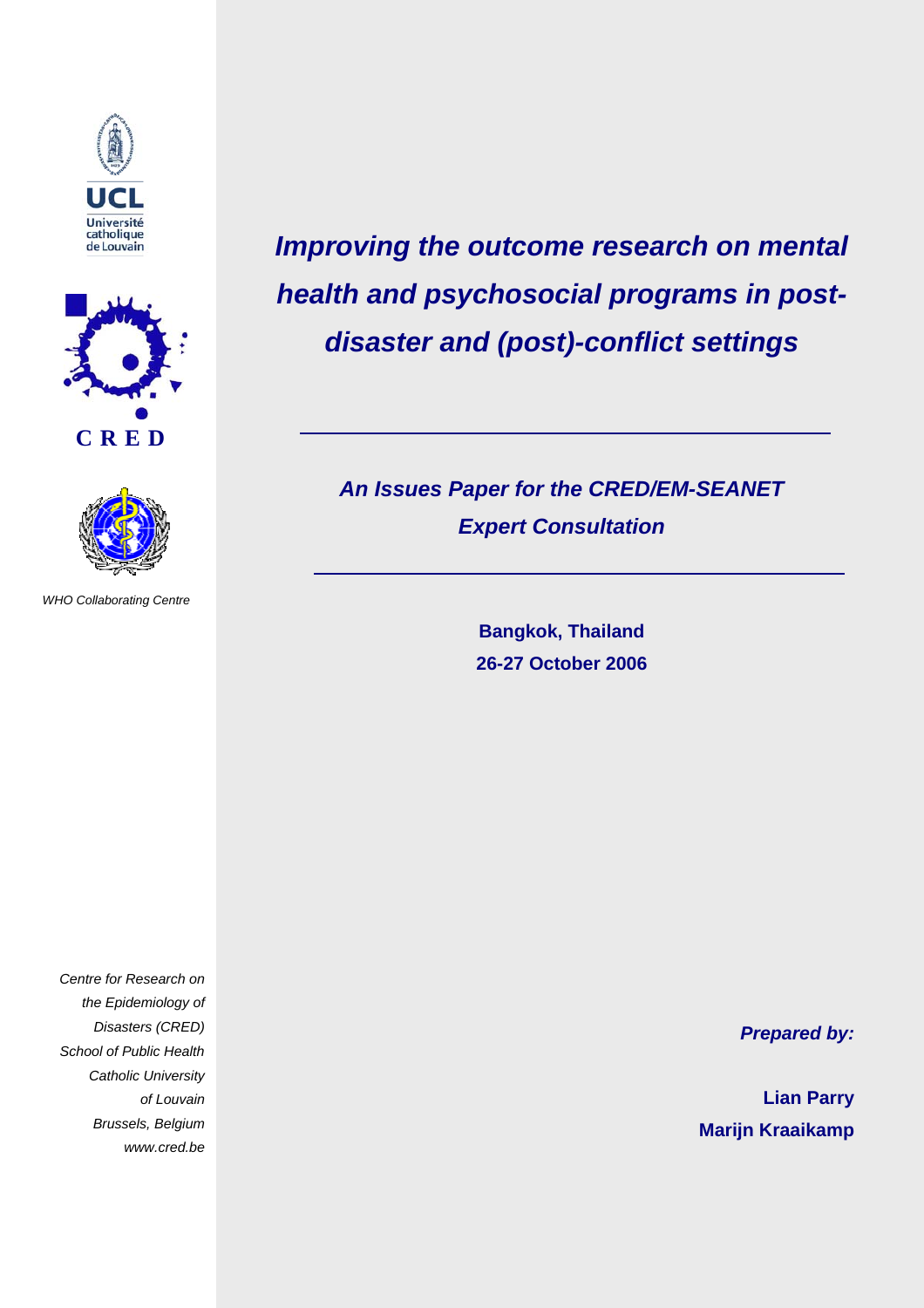### **Background to the Expert Consultation**

The expert consultation, *Improving the outcome research on mental health and psychosocial programs in post-disaster and (post)-conflict settings* is an Emergency Southeast Asia Network (EM-SEANET) initiative, jointly organised by the Centre for Research on the Epidemiology of Disasters (CRED) and HealthNet TPO. In addition to other health-related aspects of conflicts, disasters and infectious diseases, mental health is one of EM-SEANET's focus themes. EM-SEANET falls within the International Corporation and Developing Countries (INCODEV) program, of the European Commission's Framework Program 5.

The theme for the expert consultation has been derived from the recognition that improving the quality of psychosocial and mental health services requires ongoing research and the development of stronger assessment, monitoring and evaluation tools in order to understand and improve upon the effectiveness of such interventions. This event was initially conceived upon the request of EM-SEANET Partners in Cambodia who identified mental health services as an area requiring strengthening in the region.

The main objectives of this consultation are to review the current status of psychosocial and mental health programs in relation to assessment, monitoring and evaluation methodologies and to develop a research agenda for improving the quality, efficacy and effectiveness of psychosocial and mental health interventions in post-disaster and (post)-conflict settings.

The issues covered here only touch upon some of the many controversies that exist in what is a very complex field. The current consultation will provide a forum for other research experiences and issues to be raised and discussed, with the aim of clarifying the priority issues for improving outcome research and ultimately, the quality and effectiveness of interventions in this field.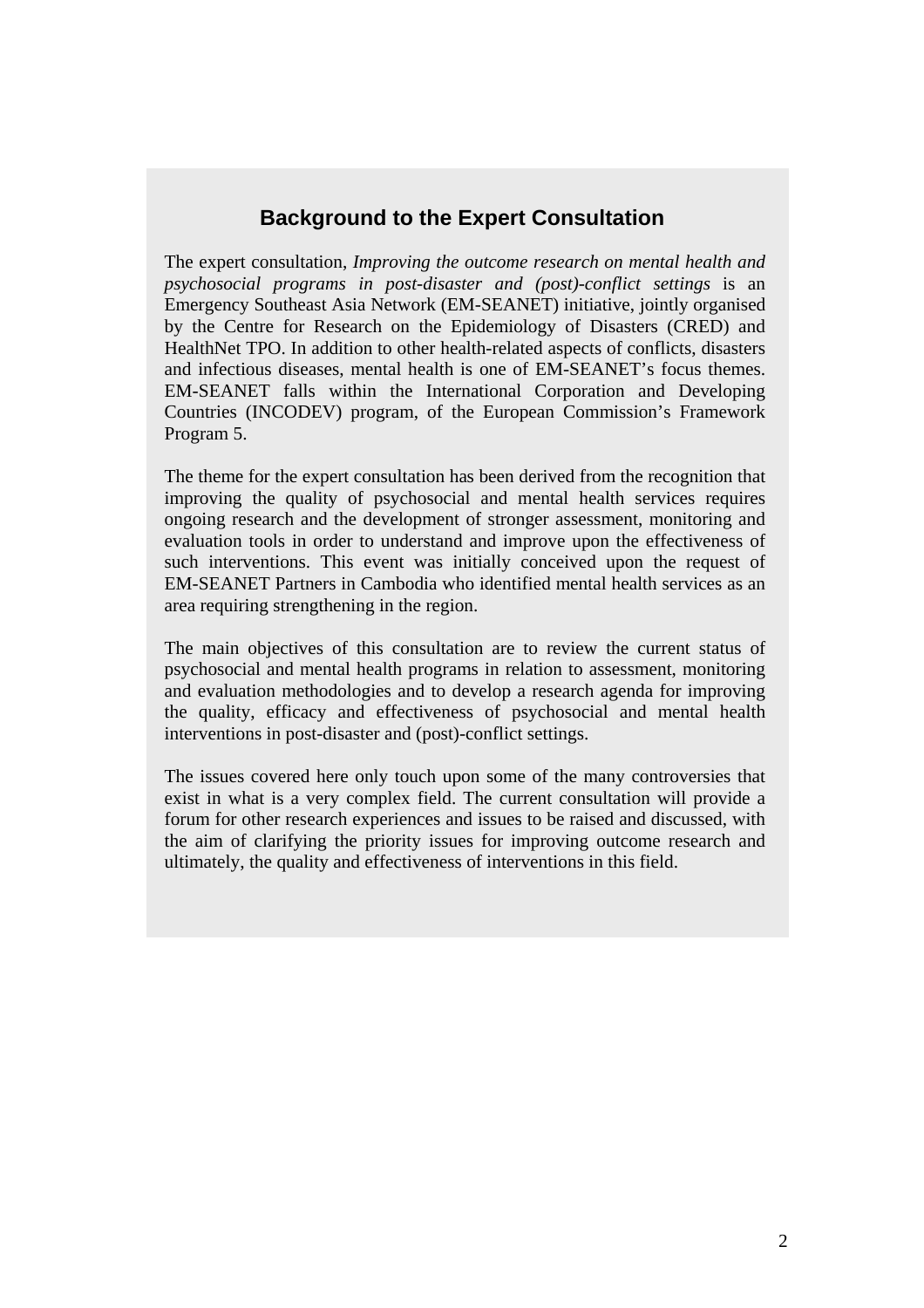# **Table of Contents**

| 3.2 DISTINGUISHING BETWEEN EFFECTIVE AND INEFFECTIVE INTERVENTIONS  9 |  |
|-----------------------------------------------------------------------|--|
|                                                                       |  |
|                                                                       |  |
|                                                                       |  |
| 5. CHALLENGES FOR RESEARCH AND THE NEXT STEPS  10                     |  |
| 5.1 BRIDGING THE GAPS BETWEEN THE FIELD AND RESEARCH  10              |  |
|                                                                       |  |
|                                                                       |  |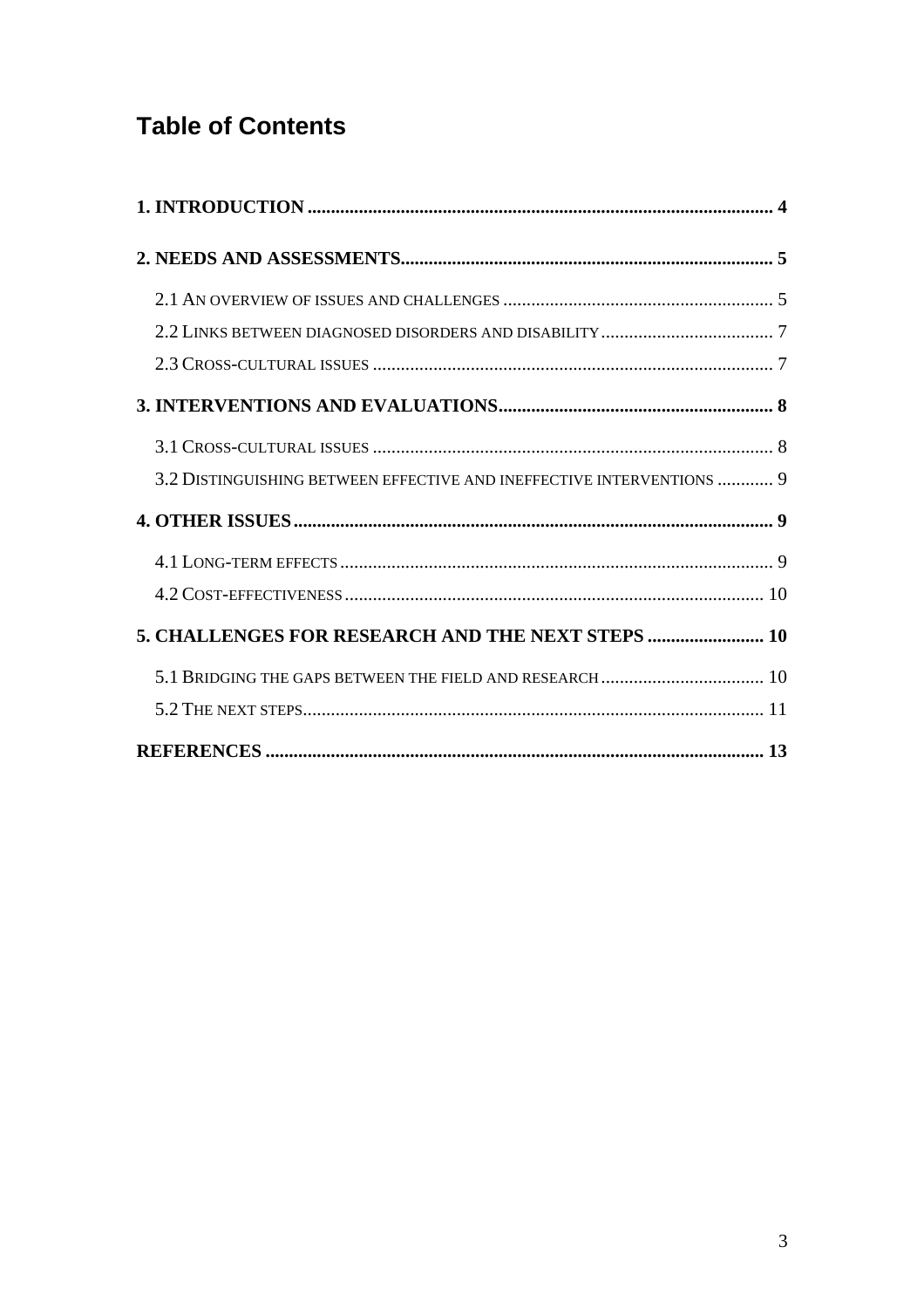# **1. Introduction**

For the past 50 years, the international effort to mediate the impact and human suffering in the wake of natural disasters and conflict has grown significantly in scope and professionalism. Yet it has only been relatively recently that international policy makers, and humanitarian agencies have begun to recognise and respond significantly to the mental health consequences of humanitarian emergencies.

Every year millions of people - the majority of which reside in non-western, low to middle income countries - are affected by disasters and conflict. There is now wide recognition that disasters and conflict can have serious consequences on both the psychological and social wellbeing of individuals and their communities (Batniji, Van Ommeren, & Saraceno, 2006; Katz, Pellegrino, Pandya, Ng, & DeLisi, 2002a). As the international response to the 2004 Indian Ocean earthquake and tsunami demonstrated, mental health and psychosocial interventions have become a common component of many humanitarian programs.

However despite this proliferation in post-disaster and post-conflict mental health and psychosocial programs<sup>1</sup>, a dearth of quality and quantity research has continued to fuel controversy and hampered consensus in the field. Major issues have revolved around the cross-cultural relevance and effectiveness of applying certain diagnoses and interventions which have been developed and tested in high-income, Western societies to low-income, non-Western settings.

Although there have been attempts to examine the effects of various trauma-related mental health and psychosocial treatments, many have been criticised for their lack of methodological rigor. Without well-controlled and randomized studies, critics argue that the efficacy of many of these mental health or psychosocial interventions remains unknown (Foa & Meadows, 1997).

While in other areas of health intervention scientific research tends to precede and influence practices on the ground, the reverse trend can be observed amongst psychosocial methods in emergency situations (Morris, van Ommeren, & Saxena, 2006). This is particularly true in the context of developing countries, although some evidence exists to support the effectiveness of applying direct psychological interventions to treat common emotional disorders (Araya et al., 2003; Patel et al., 2003).

 $\overline{a}$ 

<sup>&</sup>lt;sup>1</sup> The draft pre-amble of the Inter-Agency Standing Committee (IASC) Guidance on Mental Health and Psychosocial Support in Emergency Settings refers to "mental health and psychosocial support" as a composite term to "describe any type of local or outside support that aims to protect or promote psychosocial well-being *and/or* prevent or treat mental disorder […] Although these terms are closely related, for many actors they have come to signal different, yet complementary, approaches […] Exact definitions of these terms vary between and within organisations, discipline and countries". The IASC's use of the composite term *mental health and psychosocial support* is intended to "serve as broad a group of actors as possible" whilst at the same time reinforcing that "diverse approaches are necessary for the provision of appropriate support" (Note that the IASC Guidance on Mental Health and Psychosocial Support in Emergency Settings is still in its draft stages. This information was provided via correspondence from van Ommeren, 2006).

More information on the IASC project can be obtained from:

http://www.humanitarianinfo.org/iasc/content/documents/default.asp?docID=1594&publish=0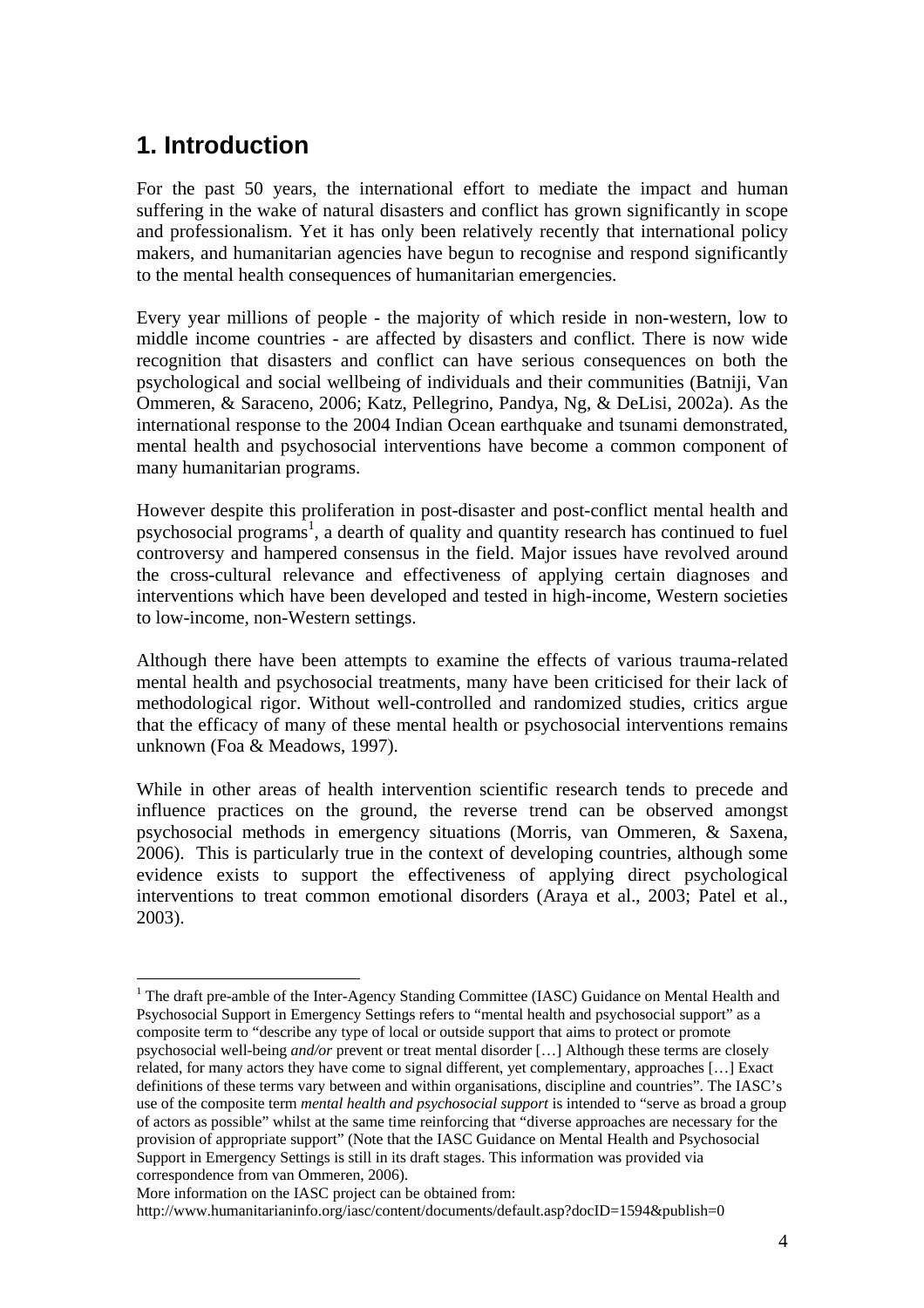Underlying the problem of insufficient data to guide future interventions is the difficulty involved in designing reliable and valid instruments by which to accurately assess of psychosocial wellbeing. Furthermore, the lack of an evidence base for interventions in non-western disaster and conflict settings means that most practical guidance tends to be based on expert and staff opinion and experience. As Duncan and Arnston note:

> *"…too often project practitioners must take a leap of faith that their projects are having a measurable and positive effect on the lives of children, families, and communities. Without indicators, however, practitioners are left in the position of asserting that projects are "helpful" in broad and often unverified ways."* (2004: i)

This situation has led to an increasing call to improve standards and strengthen the evidence-base for this field (Mollica et al., 2004). There have been recent efforts to develop consensus policy derived from best practice for emergency psychological and social interventions (e.g. the SPHERE standards project and the IASC Task Force on Mental Health and Psychosocial Support guidelines). Guidelines such as these have stressed the need for ongoing monitoring and evaluation practices not only to inform planning and policy, but to strengthen the evidence-base for psychosocial and mental health interventions (IASC, 2006).

By providing a review of current issues, this paper attempts to highlight some of the key areas where ongoing research is needed. It is expected that the expert consultation to follow will elaborate and expand on these and other issues further.

### **2. Needs and assessments**

 $\overline{a}$ 

#### *2.1 An overview of issues and challenges*

Prior to any mental health or psychosocial intervention, some form of assessment should be conducted. Assessments are required to identify the problems and resources of the population in order to plan mental health and psychosocial interventions appropriately. They should cover factors such as the population's resiliency and risk factors, vulnerable groups' social and psychological health problems, as well as an overview of available psychosocial and mental health resources (de Jong et al., 2001; Mollica et al., 2004). Well-executed assessments enable implementers to tailor their programs to individual socio-cultural settings, whilst also avoiding assumptions about communities' psychosocial and mental health priorities<sup>2</sup>.

Unfortunately, comprehensive assessments are not always performed by implementing agencies and conducting mental health and psychosocial assessments in unstable, emergency situations is often difficult. Analyses of psychosocial needs assessments conducted in Sri Lanka following the 2004 tsunami revealed that whilst some humanitarian organisations are reportedly developing them, few concrete tools were actually being implemented for assessing psychosocial needs. Instead, there was often

 $2<sup>2</sup>$  It should be noted however that in the case of acute emergencies, detailed and time-consuming assessments may not necessarily reflect best practice. Instead NGOs may have to use standard emergency psychosocial interventions (such as psychosocial first aid) until the basic survival and psychosocial needs of the population have been met.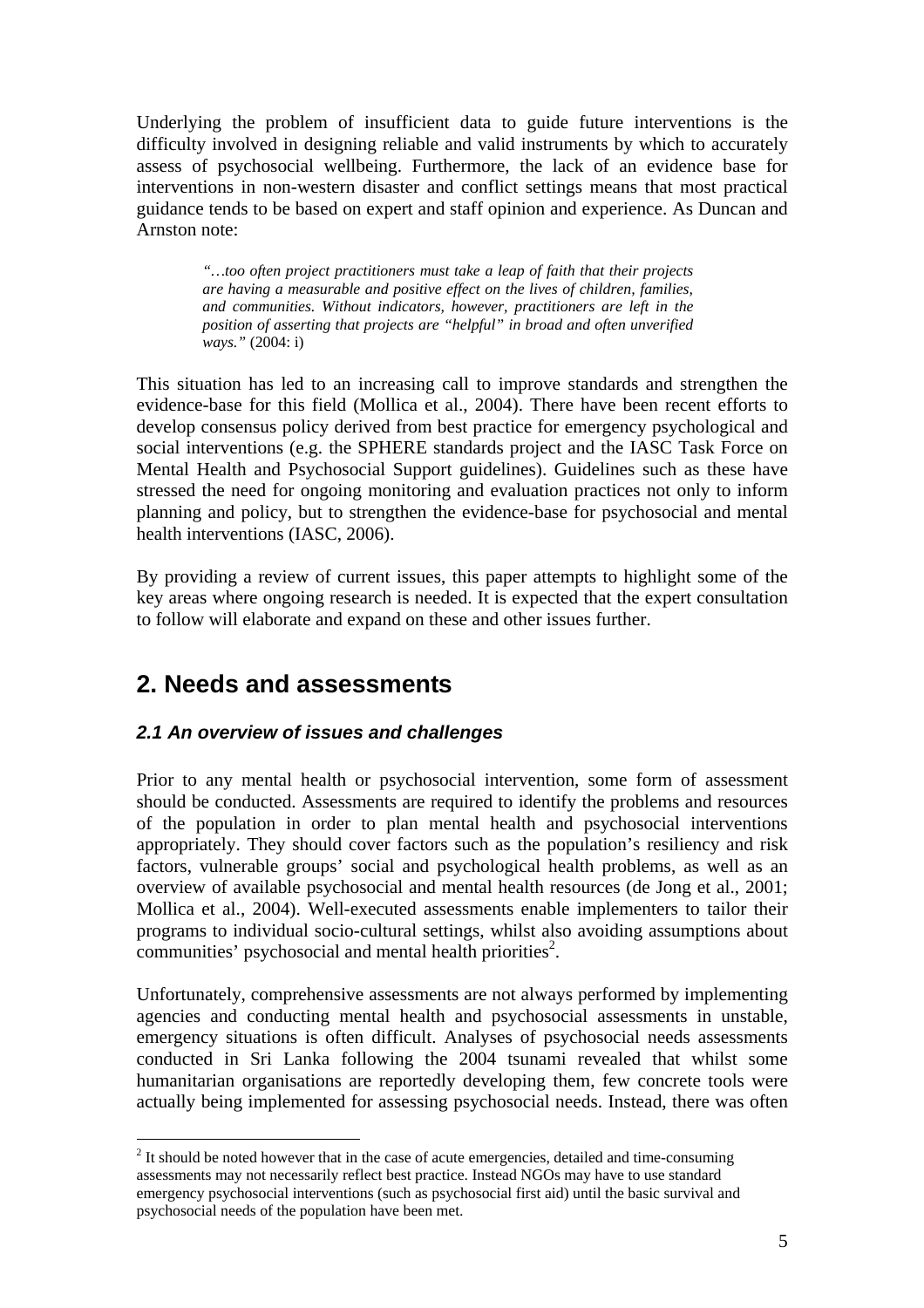an assumption that communities affected by disasters have psychosocial needs and that therefore needs assessments were not considered a pre-requisite for intervention (Marsden & Strang, 2006).

While it is accepted that in the immediate post-disaster period almost the entire affected population is likely to display signs of distress (which may include signs of a range of disorders, such as mood and anxiety disorders, including posttraumatic stress disorder, PTSD) (Bryant, 2003), most people recover from traumatic events without professional intervention. One of the major challenges for more effective mental health care - and an area deserving further research - is therefore the development of better techniques for identifying which subgroups of survivors are at high risk of developing subsequent debilitating conditions requiring psychological or psychiatric interventions (Silove & Bryant, 2006).

Although they did not address this latter issue, recent studies by Thienkrua, et al. (2006) and van Griensven, et al. (2006) following the 2004 tsunami in Thailand have contributed to a better understanding of post-disaster mental health epidemiology. These studies consisted of rapid assessments of affected communities using outcome measures for self-perceived general health, social and emotional function, trauma, anxiety and depression<sup>3</sup> (Thienkrua et al., 2006; van Griensven et al., 2006). In addition to identifying factors that may render people susceptible to diagnosable mental illnesses, such studies provide evidence for what had been described by relief agencies in post-tsunami reports regarding the significant psychological impact that loss of livelihood has on people in low-income communities (Mashni, Reed, Sasmitawidjaja, Sundhagul, & Wright, 2005).

While the studies demonstrate the feasibility of conducting rapid assessments of postdisaster mental health needs, caution is warranted over the interpretation of the reported rates of trauma symptoms (Silove & Bryant, 2006). Firstly, the measures used may not have been validated for that particular context, (i.e. a disaster-affected population or the culture in which it was applied). Secondly, as Silove and Bryant (2006) remark "the psychiatric indices were defined solely by the endorsement of symptoms, a method that might inflate prevalence rates unless psychosocial impairment is measured concurrently" (p. 576). Indeed, standard diagnostic tools, such as the ones used in the studies, have typically been developed and validated in western-settings, under "normal" conditions. However when applied in an emergency context (where non-pathological distress is a typical and expected reaction), such tools are likely to overestimate the number of people who would benefit from professional mental health care.

A related issue to consider is the continued controversy over the widespread application of the PTSD diagnosis, particularly when the validity of western diagnostic tools across many cultural settings remains unknown (Bragin, 2005; Summerfield, 2004). Many experts argue that the popularity and proliferation of clinical and research reports on PTSD has led to a general misconception that post-traumatic stress disorder is the principal or most important mental disorder resulting from disaster or other traumatic event (Bracken, Giller, & Summerfield, 1995; van Ommeren, Saxena, & Saraceno, 2005). In reality however, PTSD represents just one of a range of often comorbid mental disorders which may become more prevalent following conflict or

 $\overline{a}$ 

<sup>&</sup>lt;sup>3</sup> Instrument used included the Harvard Trauma Questionnaire, Medical Outcomes Study-36 Short-Form Health Survey SF-36 and the Hopkins Checklist-25.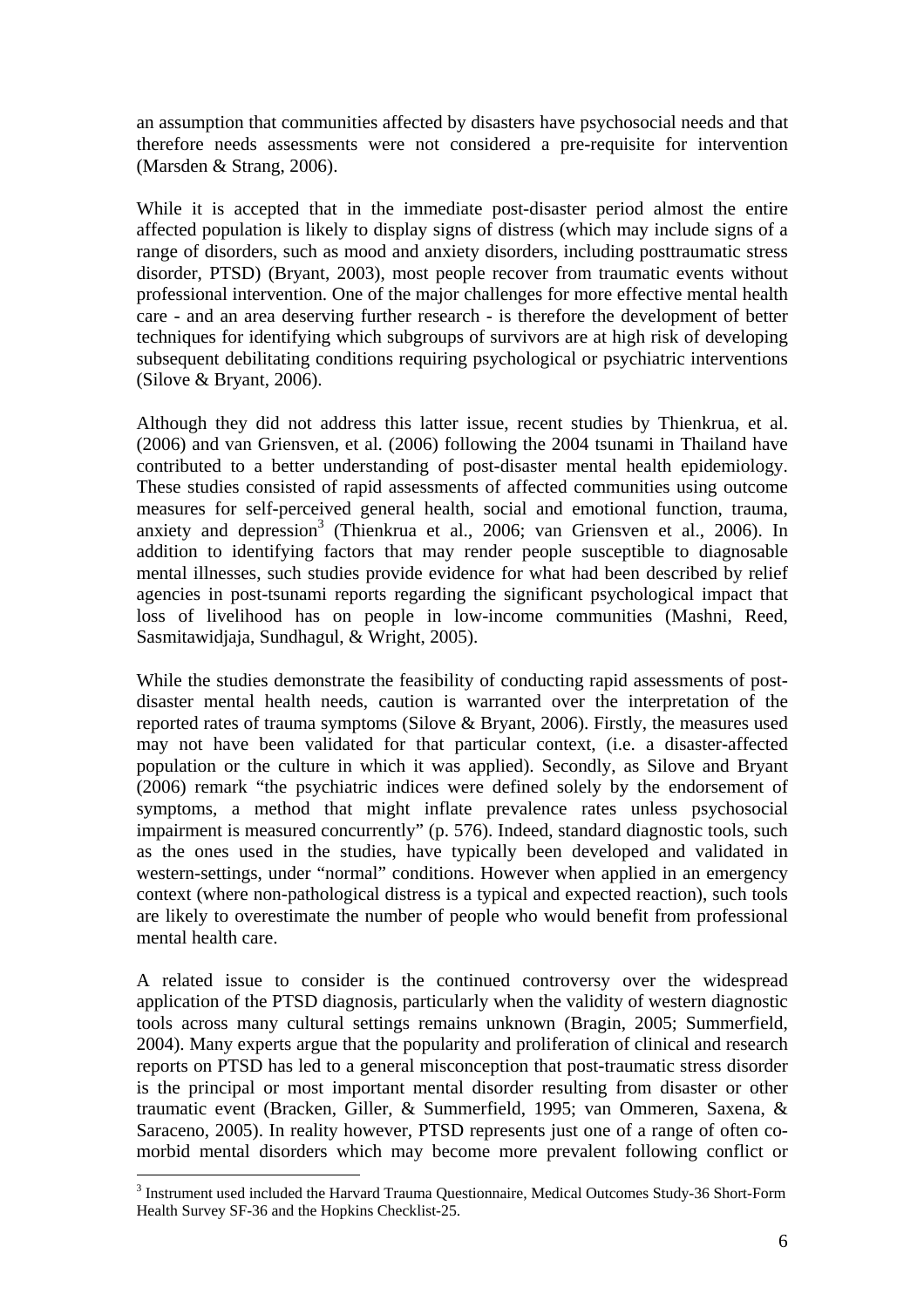disaster. Overemphasising PTSD in such situations is problematic as international organisations risk excessively channelling precious resources into narrowly-defined, vertical services that do not serve the people with other mental health or psychosocial problems (WHO, 2003).

#### *2.2 Links between diagnosed disorders and disability*

Another issue deserving further research is the extent to which the symptoms of a diagnosable disorder are associated with disability. It is possible after all that diagnostic criteria be met without significant psychosocial impairment. For instance, a survivor of the tsunami who exhibits "intrusive memories typical of PTSD may still be able to take his boat out to sea, raising questions of whether he warrants urgent mental health attention" (Silove & Bryant, 2006, p. 577). In other words, a PTSD diagnosis may not always be a robust predicator of an individual's capacity to keep functioning despite hardship or a reliable indicator that an individual is likely to benefit from clinical treatment (Summerfield, 1996, 1999).

According to Bolton, et al. (2004) insufficient attention has been paid to assessing the different domains of social functioning, changes in symptomology over time, impaired social functioning and the links between them. Of the research that has been conducted, results vary. For instance, previous research reported that children and adolescents not meeting DSM-III-R (American Psychiatric Association, 1987) diagnostic criteria still exhibited psychosocial impairment due to sub-threshold symptoms (Angold, Costello, Farmer, Burns & Erkanli 1999, cited in Bolton, et al. 2004). However research by Bolton, et al. (2004) on diagnosable mental health problems and psychosocial functioning across six domains<sup>4</sup>, did not support these findings. Only the survivors of a traumatic event who met the diagnostic criteria for psychopathology in turn demonstrated impairment of psychosocial functioning. Survivors who did not meet DSM criteria did not demonstrate a measurable impact on their psychosocial functioning.

Such research may have important implications for designing appropriate interventions as the nature of the psychosocial impairment also appears to vary as a function of the type of pathology diagnosed. What is certain is that the associations between psychosocial impairments and psychopathology are highly complex, "varying between disorders in degree, kind and in the mechanisms involved" (Bolton et al., 2004).

Further research in this field will result in a better understanding of the effects of emergencies (social change, loss, trauma) on psychosocial functioning, how best to assess the needs and tailor the intervention to address specific impairment problems.

#### *2.3 Cross-cultural issues*

 $\overline{a}$ 

Some of the major areas requiring further research pertain to cross-cultural issues and the development of mental health and psychosocial tools that are sensitive to the cultural and contextual differences of low-income, non-western countries. Currently, most of the literature in the psychosocial and mental health field report on studies conducted in high-income countries. As Bryant (2006) notes, the bulk of data on the

<sup>&</sup>lt;sup>4</sup> Psychosocial functioning was assessed with the Adolescent to Adult Personality Functioning Assessment (ADAPFA), across the domains of *Edcation/Work, Love Relationships, Friendships, Nonspecific Social Contacts, Negotiations* and *Coping.*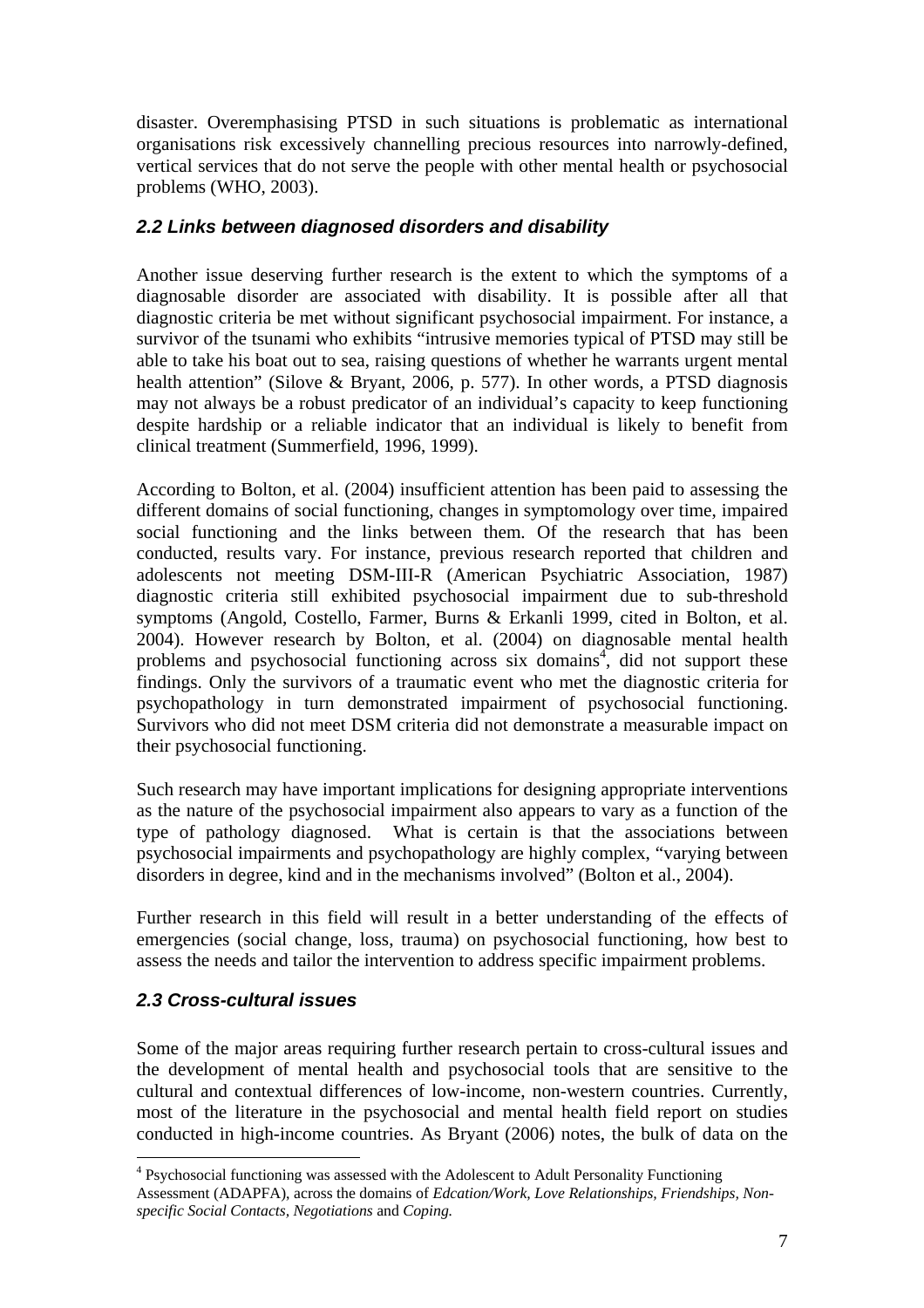psychosocial consequences of trauma derives from "small-scale studies of discrete trauma events in Western countries" therefore the degree to which such findings can be extrapolated to low-income countries and large-scale disasters (such as the 2004 Indian Ocean tsunami) is questionable.

Indeed a major challenge when conducting assessments in cross-cultural settings is ensuring that the tool being applied is *valid* – that is, that the tool measures what it purports to measure. For many countries in the developing world, locally-validated assessment instruments and appropriately trained mental health workers are rare. As such, undertaking criterion validity tests of standard instruments cannot often be performed with existing local resources (van Ommeren, 2003). Acquiring crosscultural validity and reliability of standard psychiatric tools is further complicated by the absence of reliable baselines required for a 'gold standard'<sup>5</sup> approach to testing (Bolton, 2001).

Recent research has demonstrated however that such validity testing in resource-poor settings is possible (Bolton, 2001). The method relied on input from the local community as an alternative standard for testing criterion validity for the depression section of the Hopkins Symptom Checklist (DHSCL)<sup>6</sup>. Although this approach does not replace the usual gold standards for testing criterion validity, it may prove useful in other contexts where such standards are unavailable.

# **3. Interventions and evaluations**

#### *3.1 Cross-cultural issues*

Like many of the tools used in assessments, most of the therapeutic techniques used to deal with the psychological effects of traumatic events have been developed and tested in western cultures. Critics have argued however that the common western approach based on individual and introspective clinical techniques may be less appropriate in other cultures (Summerfield, 1996). For example, in western cultures most PTSD therapies are managed on a one-to-one basis while in Asian countries group therapies represent a more common and feasible approach (Boehnlein, 1987; Bryant & Njenga, 2006). It is likely that the significance of the extended family and the strong ties that people in many Asian cultures have with their village and communities are likely to play a role in this. Other cultural and religious factors influence the way in which people react and comprehend a traumatic event, which in turn is likely to influence their responses to subsequent mental health interventions (Bryant & Njenga, 2006).

Whilst ways to achieve more culturally-appropriate interventions may vary, they often involve the local population (e.g. local government, community leaders and community representatives) in identifying needs and designing appropriate interventions. The engagement of indigenous social scientists, psychologists and other professionals in planning, implementing and evaluating intervention programs can also

 $\overline{a}$  $5$  A "gold standard" refers to a "relatively irrefutable standard that constitutes recognized and accepted evidence that a certain disease exists" (Kassirer & Kopelman, cited in Bolton, 2001).

 $<sup>6</sup>$  It should be noted however the suitability of this validation method will vary depending on the degree</sup> of similarity between the locally-defined illness and the western-defined illness. As Bolton (2001) points out, the more a local illness corresponds with a western-defined illness, the more effectively it can be used as an alternative gold standard.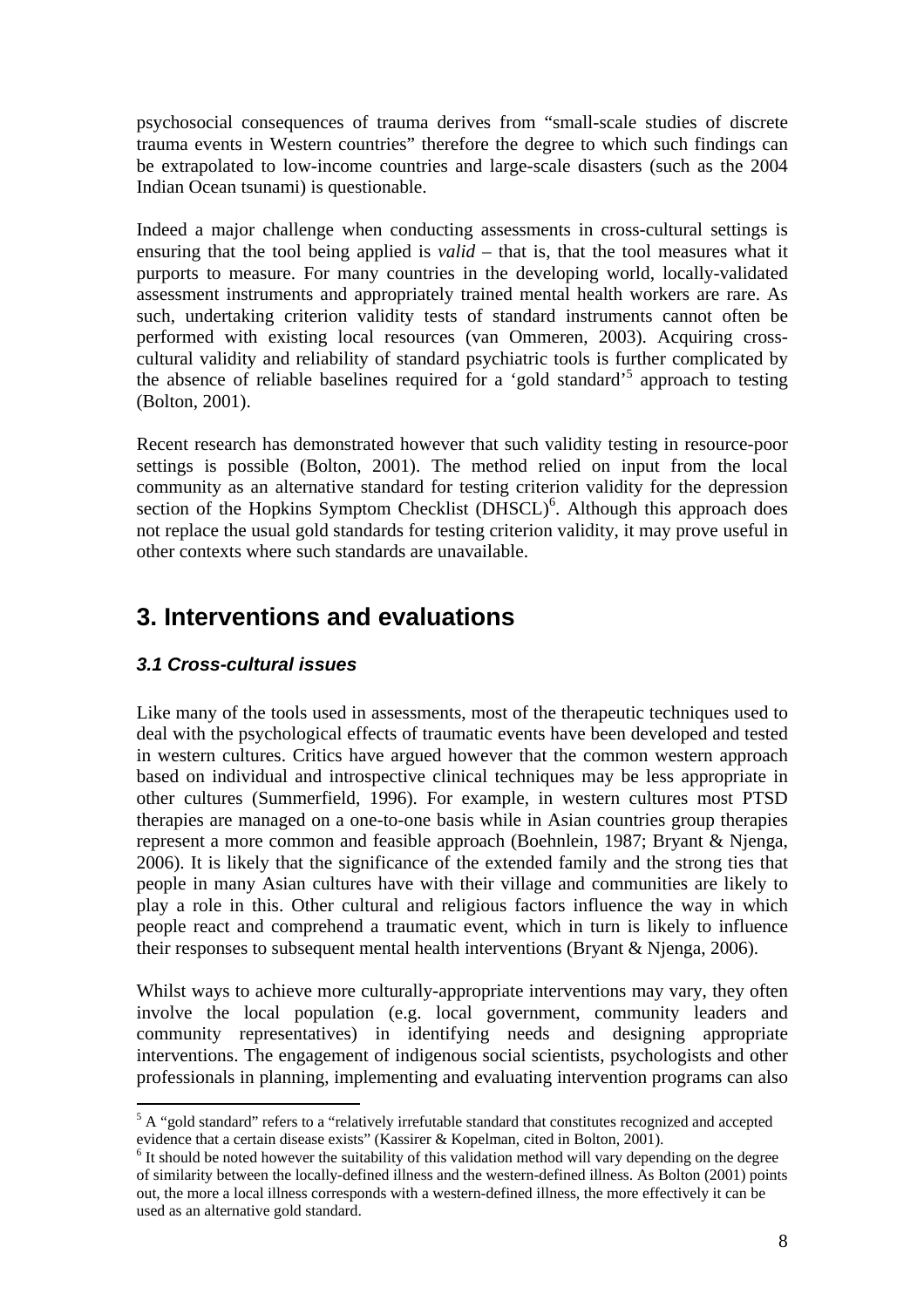bring valuable insights into local culture. In all cases, careful dialogue is required to ensure appropriate adaptation of tools, cross-cultural understanding and acceptance of western psychological interventions (Bryant & Njenga, 2006).

#### *3.2 Distinguishing between effective and ineffective interventions*

In addition to adapting interventions to local cultures, more research is urgently required to test the effectiveness of the interventions being implemented. According to Bryant and Njenga (2006) controlled studies in this field need to "focus on both the capacity of the intervention to reduce symptoms and the willingness of the practitioners to embrace the intervention" (p. 78).

Strengthening methods of evaluation for current therapies is crucial in order to identify ineffective, or worse still, potentially harmful interventions. Western studies of psychological debriefing for example, have reported contradictory findings regarding the effectiveness of such techniques. This led to calls for the discontinuation of such practises until further research can demonstrate rigorous evidence of its efficacy (Katz, Pellegrino, Pandya, Ng, & DeLisi, 2002b). Subsequent research using randomized controlled trials suggest that psychological debriefing had no superior outcome effect compared to control groups (see discussion on research effectiveness of psychological debriefing in Gray, Maguen, & Litz, 2004). Despite these concerns, psychological debriefing was reportedly widely practiced by agencies in the emergency period following the 2004 Indian Ocean tsunami (Bryant & Njenga, 2006).

The effectiveness of other techniques such as the provision of self-help information (Turpin, Downs, & Mason, 2005) has also been questioned. Also, EMDR programs in Indonesia found no evidence for any therapeutic benefit, although this may have been due in part to the therapists' lack of training (Melville, 2003).

On a positive note, recent studies have demonstrated that through careful application and analyses, direct psychological interventions adapted from western traditions can be effective in treating PTSD and depression in non-western, low-income countries (Bass et al., 2006; Bolton et al., 2003). The studies tested group interpersonal psychotherapy (an approach recognised to be effective in reducing symptoms of depression in highincome countries) as a treatment method for DSM-IV major depressive disorder in rural Uganda. Not only were depressive symptoms significantly reduced in the period following the intervention, the six month follow up showed that the positive effects of the intervention had been retained (Bass et al., 2006). While such studies represent promising advances in the field there is a persistent need for more research of its kind.

### **4. Other issues**

#### *4.1 Long-term effects*

Future research may want to consider evaluating the long-term outcomes and impacts of psychosocial and mental health interventions. Currently, such research tends to be limited and on the ground it is perhaps unrealistic to expect organisations and agencies delivering emergency programs to have the means or resources to conduct follow-up evaluations over extended periods (Duncan & Arnston, 2004). However as Bass et al. (2006) point out, "achieving long-term sustained benefits of mental healthcare is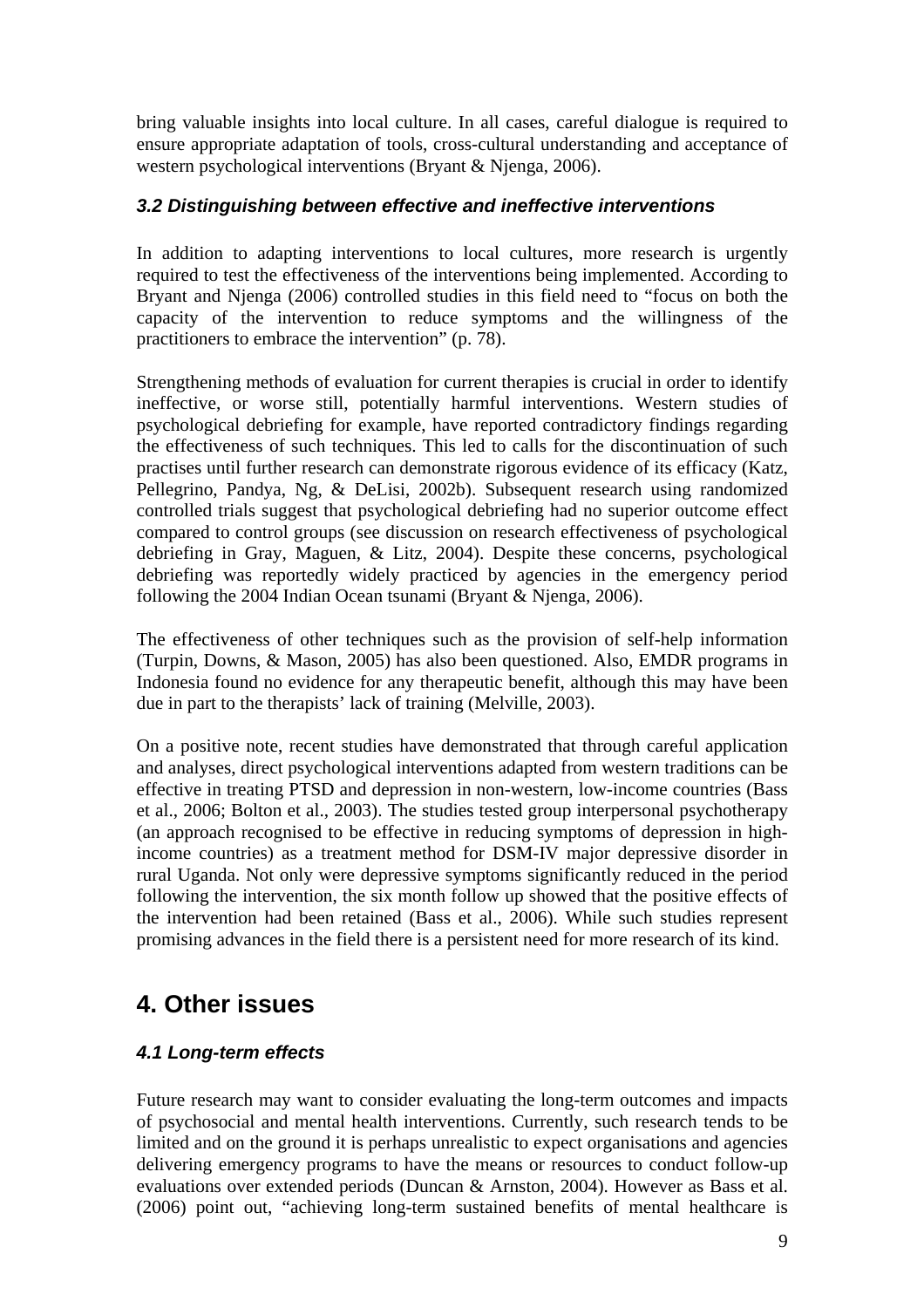particularly important in low-income countries, where scarcity of resources virtually precludes frequent offerings of further interventions" (p. 572).

#### *4.2 Cost-effectiveness*

Similarly, little is known about the effectiveness, let along the cost-effectiveness, of western-developed mental health treatments when applied in non-western community settings. Recent efforts in this area have included a study on the effectiveness and costeffectiveness of different mental health interventions in Cambodia (Komproe, de Jong, O'Connell, Keo, & van Ommeren, 2006). The study found that mental health interventions based on counselling, psychotropic drugs or supportive group therapy resulted in decreased psychiatric symptoms, psychological distress and disability, which in turn resulted in participants becoming more productive and self-sufficient resulting in economic benefits for the community.

The advantage of cost-effectiveness studies is that they can provide an analysis of the differential cost-effectiveness. In developing countries, cost-effectiveness analyses are particularly essential for informing treatment selection to ensure the most efficient use of what are typically, very limited resources (de Jong, Komproe, & O'Connell, 2004).

# **5. Challenges for research and the next steps**

The inherent difficulties of studying and assessing such a new and complex area of humanitarian intervention have contributed to the lack of both baseline data and postintervention outcome data. As has been discussed briefly in this paper, it is widely acknowledged that much work needs to be done in the area of outcome research for post-disaster, (post-) conflict mental health and psychosocial interventions.

### *5.1 Bridging the gaps between the field and research*

Conducting quantitative post-disaster psychosocial or mental health research in nonwestern settings involves numerous methodological, practical and logistical challenges. Furthermore although community-based interventions may be more feasible to the local setting, evaluating such programs is challenging as they do not easily lend themselves to testing by randomized control trials or other quantitative methods preferred by western scientific journals (Nutbeam, 1998). In fact this preference for quantitative, randomised studies in peer-review journals means that even the qualitative/descriptive research that does exist in non-western settings is rarely published (Morris et al., 2006).

From the field perspective, whilst practitioners may acknowledge the lack of data on the impact of mental health and psychosocial interventions in developing countries, the extent to which they engage in research or even systematic data collection is limited. Contributing factors for this include the lack of funding for such research (with the bulk of donor-funding channelled into program implementation) as well as limited local resources and skills to conduct such activities (Poudyal, 2006).

Researchers in low and middle income countries also have difficulties publishing their research in indexed journals (Morris et al., 2006). A lack of advice on research design and statistics, limited access to information, material and resources mean that they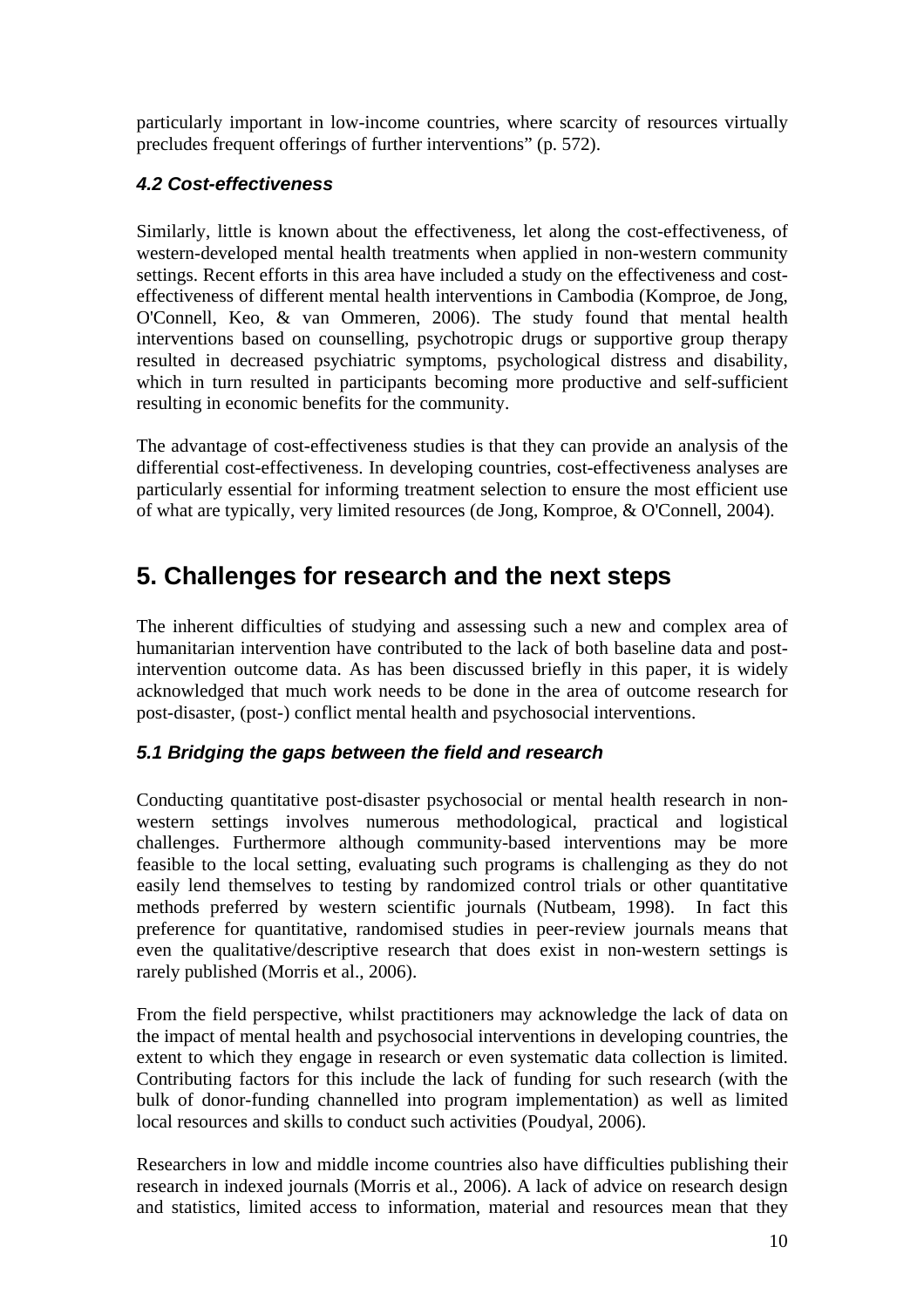often fail to meet the requirements for publication (Editors & WHO, 2004). In addition, the content of international indexed journals is not widely accessible in low and middle income countries. Local access difficulties are caused by linguistic and financial barriers and the fact that only a small proportion of local workers have sufficient education or technical knowledge to fully comprehend the issues upon which the academic debate is based (Galappatti, 2003). This situation has led to calls for greater efforts to bridge the gap between western-dominated academic debate and the valuable research and programs being implemented in low and middle income countries (Editors & WHO, 2004; Saxena & Sharan, 2003).

#### *5.2 The next steps*

While few would dispute that there are many areas of psychosocial and mental health interventions that require further research, strengthening the basis for assessments and evaluations of psychosocial and mental health interventions should be recognised as a research priority. While the systematic collection and distribution of data and information on locally-implemented mental health and psychosocial programs will be a valuable first step to reducing the duplication of activities, poorly-informed decisions and wasted resources, it cannot replace rigorous outcome research.

More effective, evidence-based interventions can only be achieved through the concerted efforts of academics and practitioners alike. Engaging in ongoing research for stronger assessment, monitoring and evaluation tools will result in more effective treatments and a stronger consensus on the minimum standards and methods of best practice for the field.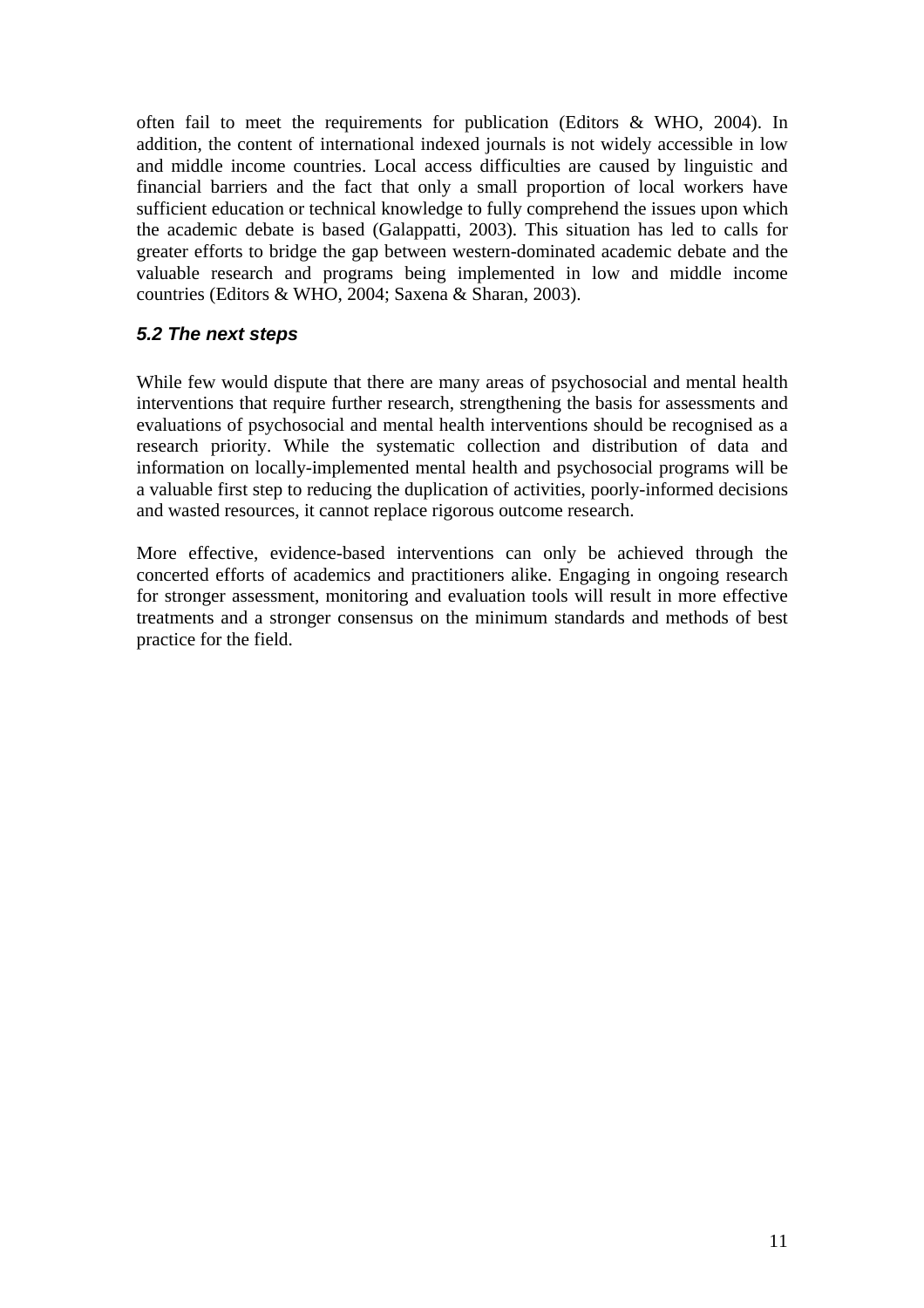It is hoped that through continued dialogue and networking, our colleagues across a variety of disciplines, cultural settings and regional perspectives will continue to share their input and critical insights, and in so doing advance the collective knowledge on these issues.

The Proceedings of the Consultation, scheduled for the 26-27 October 2006, will be documented and distributed to all participants and interested parties.

Any feedback or questions can be directed to the Coordinating Team, via email to Lian.Parry@esp.ucl.ac.be and Marijn.Kraaikamp@esp.ucl.ac.be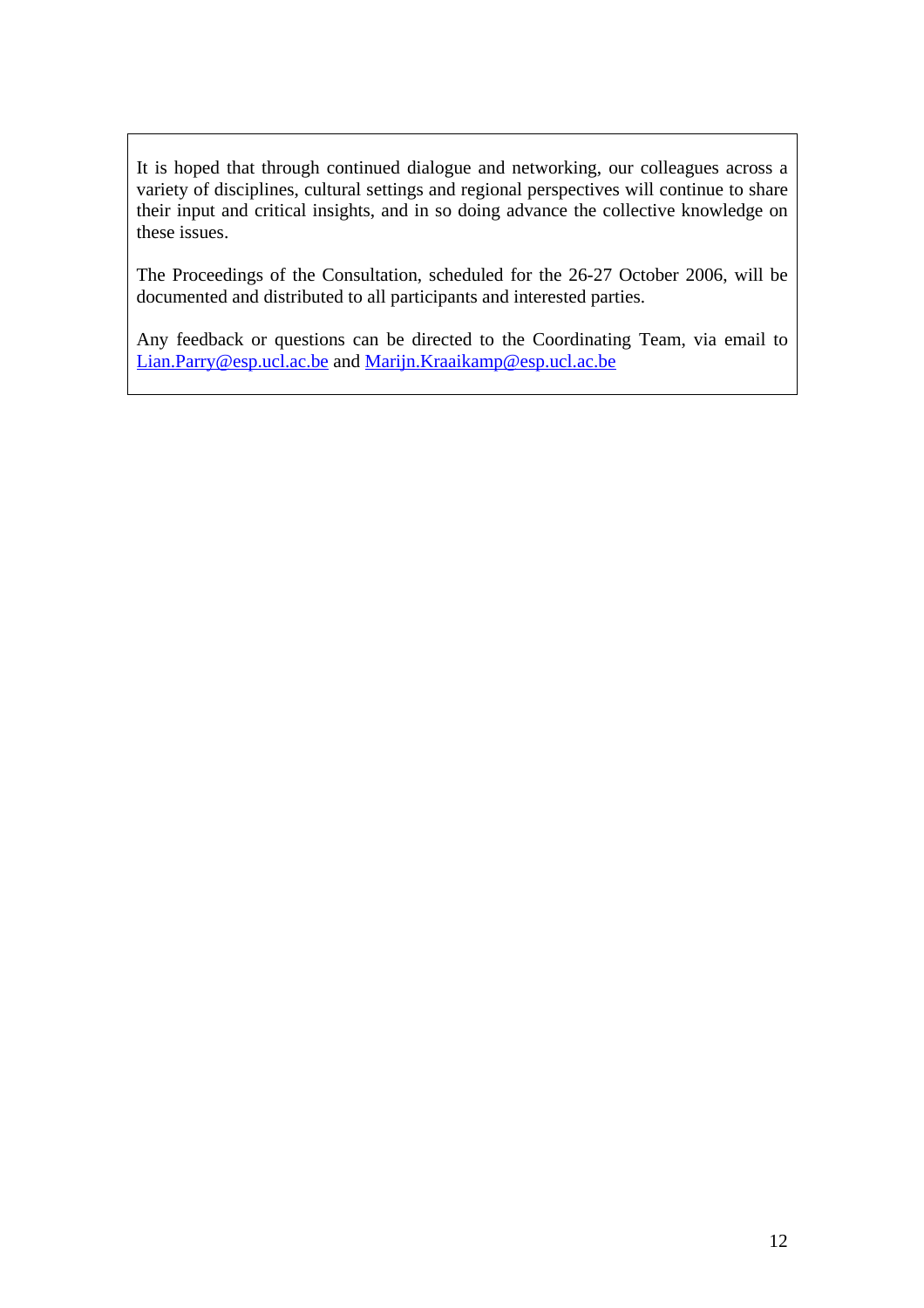### **References**

- Araya, R., Rojas, G., Fritsch, R., Gaete, J., Rojas, M., Simon, G., & Peters, T. J. (2003). Treating depression in primary care in low-income women in Santiago, Chile: a randomised controlled trial. *Lancet, 361*(9362), 995-1000.
- Bass, J., Neugebauer, R., Clougherty, K. F., Verdeli, H., Wickramaratne, P., Ndogoni, L., Speelman, L., Weissman, M., & Bolton, P. (2006). Group interpersonal psychotherapy for depression in rural Uganda: 6-month outcomes - Randomised controlled trial. *British Journal of Psychiatry, 188*, 567-573.
- Batniji, R., Van Ommeren, M., & Saraceno, B. (2006). Mental and social health in disasters: Relating qualitative social science research and the Sphere standard. *Social Science & Medicine, 62*(8), 1853-1864.
- Boehnlein, J. K. (1987). Clinical Relevance of Grief and Mourning among Cambodian Refugees. *Social Science & Medicine, 25*(7), 765-772.
- Bolton, D., Hill, J., O'Ryan, D., Udwin, O., Boyle, S., & Yule, W. (2004). Long-term effects of psychological trauma on psychosocial functioning. *Journal of Child Psychology and Psychiatry, 45*(5), 1007-1014.
- Bolton, P. (2001). Cross-cultural validity and reliability testing of a standard psychiatric assessment instrument without a gold standard. *Journal of Nervous and Mental Disease, 189*(4), 238-242.
- Bolton, P., Bass, J., Neugebauer, R., Verdeli, H., Clougherty, K. F., Wickramaratne, P., Speelman, L., Ndogoni, L., & Weissman, M. (2003). Group interpersonal psychotherapy for depression in rural Uganda - A randomized controlled trial. *Jama-Journal of the American Medical Association, 289*(23), 3117-3124.
- Bracken, P. J., Giller, J. E., & Summerfield, D. (1995). Psychological Responses to War and Atrocity - the Limitations of Current Concepts. *Social Science & Medicine, 40*(8), 1073-1082.
- Bragin, M. (2005). *The Tiger is Our Guest: Helping Children to Grow Up in Times of War and Afterwards. A Review of CARE's Psychosocial Programming in Emergency and Post-Emergency Contexts (Kosovo & North Caucasus)*.
- Bryant, R. A. (2003). Early predictors of posttraumatic stress disorder. *Biological Psychiatry, 53*(9), 789-795.
- Bryant, R. A., & Njenga, F. G. (2006). Cultural sensitivity: Making trauma assessment and treatment plans culturally relevant. *Journal of Clinical Psychiatry, 67*, 74- 79.
- de Jong, J. T. V. M., Komproe, I. H., & O'Connell, K. A. (2004). *Effectiveness and cost-effectiveness of mental health care in five low-income countries: Burundi, Cambodia, Gaza, Nepal and Uganda* (Project report PCF 059). Washington: World Bank.
- de Jong, J. T. V. M., Komproe, I. H., Van Ommeren, M., El Masri, M., Araya, M., Khaled, N., van de Put, W., & Somasundaram, D. (2001). Lifetime events and posttraumatic stress disorder in 4 postconflict settings. *Jama-Journal of the American Medical Association, 286*(5), 555-562.

Duncan, J., & Arnston, L. (2004). *Children in crisis: Good practices in evaluating psychosocial programming*. Save the Children Federation, Inc. Retrieved 23 August 2006, from the World Wide Web: www.savethechildren.org/publications/Good Practices in Evaluating Psychos ocial\_Programming.pdf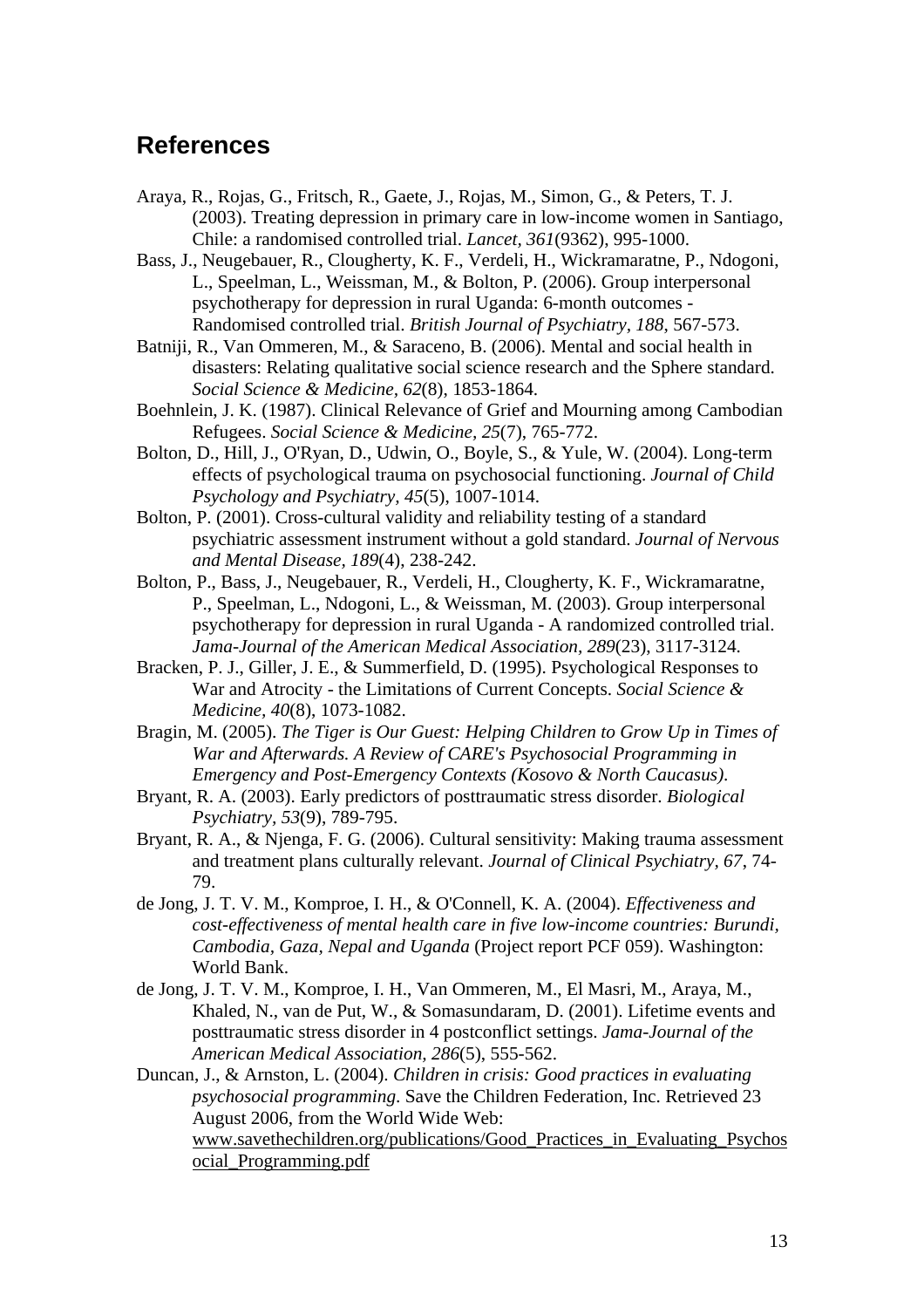- Editors, J. S. b., & WHO. (2004). Galvanizing mental health research in low- and middleincome countries: role of scientific journals. *Bulletin of the World Health Organization, 82*(3), 226-228.
- Foa, E. B., & Meadows, E. A. (1997). Psychosocial treatments for posttraumatic stress disorder: A critical review. *Annual Review of Psychology, 48*, 449-480.
- Galappatti, A. (2003). What is a psychosocial intervention? Mapping the field in Sri Lanka. *Intervention, 1*(2), 3-17.
- Gray, M.J., Maguen, S., & Litz, 2004. (2004). Acute psychological impact of disaster and large-scale trauma: Limitations of traditional interventions and future practice recommendations. *Prehospital and Disaster Medicine, 19*(1), 64-72.
- Inter-Agency Standing Committee (IASC) Taskforce on Mental Health and Psychosocial Support. (2006). *Guidance on Mental Health and Psychosocial Support in Emergency Settings, Fourth Working Draft.* 120pp. Retrieved 19 October, 2006, from the World Wide Web: http://www.humanitarianinfo.org/iasc/content/documents/subsidi/tf\_mhps/IAS C%20guidance%20Peer%20review%20version.pdf
- Katz, C. L., Pellegrino, L., Pandya, A., Ng, A., & DeLisi, L. E. (2002a). Research on psychiatric outcomes and interventions subsequent to disasters: a review of the literature. *Psychiatry Research, 110*(3), 201-217.
- Research on psychiatric outcomes and interventions subsequent to disasters: a review of the literature, 110 201-217 (2002b).
- Komproe, I. H., de Jong, J. T. V. M., O'Connell, K. A., Keo, P., & van Ommeren, M. (2006). *Effectiveness and cost-effectiveness of mental health care in Cambodia*.Unpublished manuscript.
- Marsden, R., & Strang, A. (2006). *Assessing psychosocial needs: What are we looking for and why? Analysing psychosocial needs assessment in Sri Lanka posttsunami*. Edinburgh: Institute of International Health and Development Queen Margaret University College.
- Mashni, A., Reed, S., Sasmitawidjaja, V., Sundhagul, D., & Wright, T. (2005). *Multi-*
- *Agency Evaluation of Tsunami Response: Thailand and Indonesia*.
- Melville, A. S., Faye. (2003). Psychosocial Interventions Evaluation of UNICEF Supported Projects (1999-2001) (pp. 92): UNICEF Indonesia.
- Mollica, R. F., Cardozo, B. L., Osofsky, H. J., Raphael, B., Ager, A., & Salama, P. (2004). Mental health in complex emergencies. *Lancet, 364*(9450), 2058-2067.
- Morris, J., van Ommeren, M., & Saxena, S. (2006). *Emergency mental health: Increasing the evidence base.*Unpublished manuscript.
- Nutbeam, D. (1998). Evaluating health promotion progress, problems and solutions. *Health Promotion International, 13*(1), 27-44.
- Patel, V., Chisholm, D., Rabe-Hesketh, S., Dias-Saxena, F., Andrew, G., & Mann, A. (2003). Efficacy and cost-effectiveness of drug and psychological treatments for common mental disorders in general health care in Goa, India: a randomised, controlled trial. *Lancet, 361*(9351), 33-39.
- Poudyal, B. (2006). Psychologist, International Catholic Migration Commission. *Personal correspondence*. 1 May 2006.
- Saxena, S., & Sharan, P. (2003). The endeavour to become international. *British Journal of Psychiatry, 183*, 561-561.
- Silove, D., & Bryant, R. (2006). Rapid assessments of mental health needs after disasters. *Jama-Journal of the American Medical Association, 296*(5), 576-578.